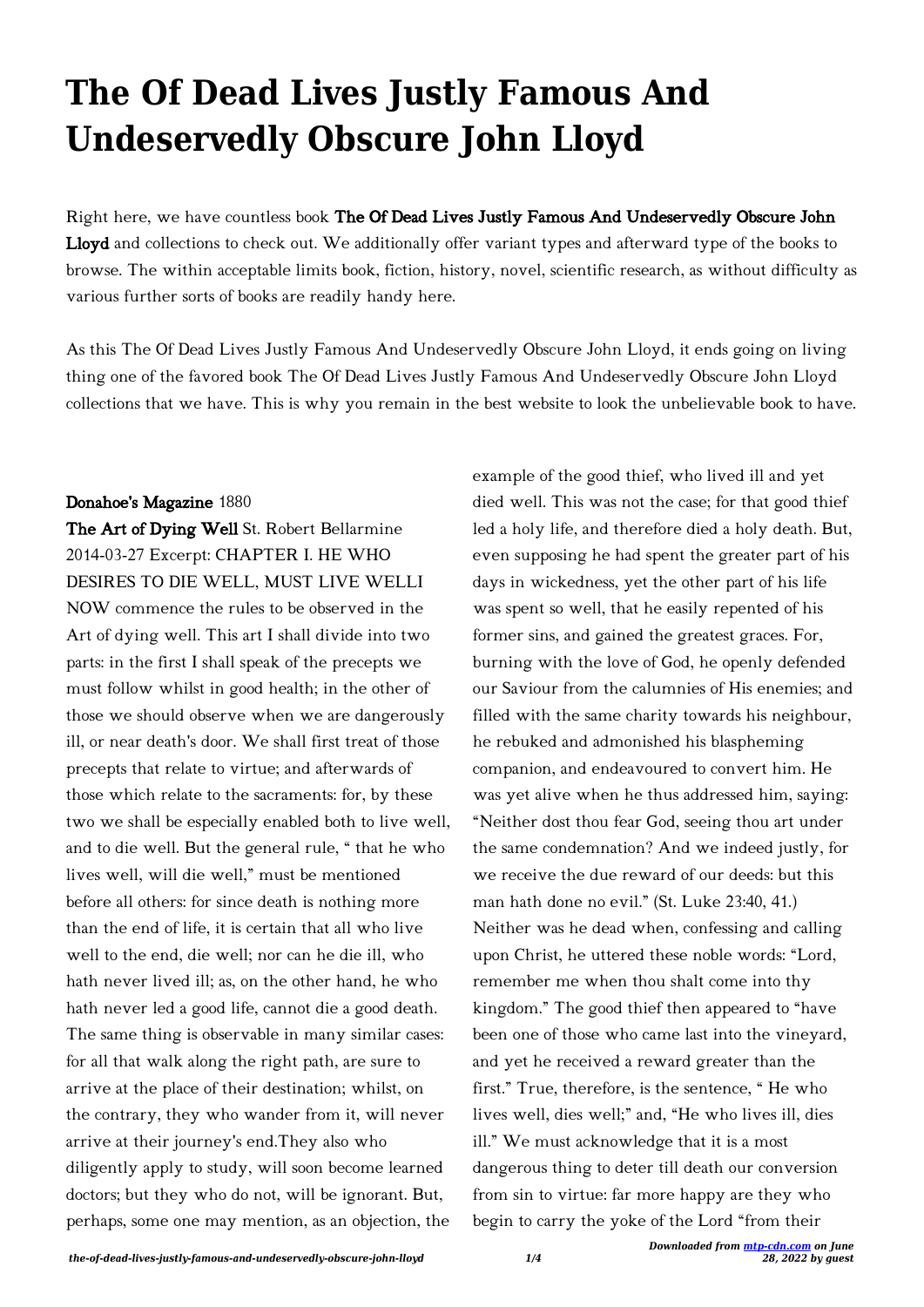youth," as Jeremiah saith; and exceedingly blessed are those, "who were not defiled with women, and in whose mouth there was found no lie: for they are without spot before the throne of God. These were purchased from among men, the first-fruits to God and to the Lamb." (Apoc. 14:4, 5.) Such were Jeremias, and St. John, "more than a prophet;" and above all, the Mother of our Lord, as well as many more whom God alone knoweth.This first great truth now remains established, that a good death depends upon a good life.

# Friendship in Death; in Letters from the Dead to the Living [1728] Elizabeth Singer Rowe 1776 Virtue in Humble Life Jonas Hanway 1777 The Monthly review. New and improved ser. New and improved ser 1845

Reflections on Mortality and the Precariousness of Human Life. A sermon ... With an address ... by Mr. Alexander Sympson ... Both occasioned by the death of the late Lady Grant, etc Alexander GORDON (Minister of Kintore.) 1759

Contact Jeffrey Chapman 2001-04-29 Darkness and Fear Have you ever waken up at night and thought that you saw something moving just a split second before your eyes focused? Have you ever wondered why so many people are afraid of the dark? Are you afraid of what you can't see? Darkness tends to do that. Fear can be a powerful thing, causing us to either cringe in submission or to flee in flight. What if the darkness took the shape of something that we didn't fear. Causes Would we have the wisdom to see what it truly was? Or would we just blindly follow it down the path of... Destruction The end result of following darkness is death. By following something that usually hides in the shadows, we in turn become soiled and lost. What would you do if you were the Leotiens? A Pocket Manual of Prayers. New edition POCKET MANUAL. 1850

The Book of the Dead John Mitchinson 2010-09-07 The team behind the New York Times bestseller The Book of General Ignorance turns conventional biography on its head—and shakes out the good

stuff. Following their Herculean—or is it Sisyphean?—efforts to save the living from ignorance, the two wittiest Johns in the English language turn their attention to the dead. As the authors themselves say, "The first thing that strikes you about the Dead is just how many of them there are." Helpfully, Lloyd and Mitchinson have employed a simple—but ruthless—criterion for inclusion: the dead person has to be interesting. Here, then, is a dictionary of the dead, an encyclopedia of the embalmed. Ludicrous in scope, whimsical in its arrangement, this wildly entertaining tome presents pithy and provocative biographies of the no-longer-living from the famous to the undeservedly and—until now—permanently obscure. Spades in hand, Lloyd and Mitchinson have dug up everything embarrassing, fascinating, and downright weird about their subjects' lives and added their own uniquely irreverent observations. Organized by capricious categories—such as dead people who died virgins, who kept pet monkeys, who lost limbs, whose corpses refused to stay put—the dearly departed, from the inventor of the stove to a cross-dressing, bear-baiting female gangster finally receive the epitaphs they truly deserve. Discover: \* Why Freud had a lifelong fear of trains \* The one thing that really made Isaac Newton laugh \* How Catherine the Great really died (no horse was involved) Much like the country doctor who cured smallpox (he's in here), Lloyd and Mitchinson have the perfect antidote for anyone out there dying of boredom. The Book of the Dead—like life itself—is hilarious, tragic, bizarre, and amazing. You may never pass a graveyard again without chuckling.

An Old Apostate justly exposed, his treachery to the Holy God, his truth and people manifested ... In a short answer, or some brief remarks upon a very scandalous book ... stiled, The Spirit of Quakerism, and the Danger of their Divine Revelation laid open; subscribed Henry Winder, etc Thomas CAMM 1698

The Swedenborg Concordance John Faulkner Potts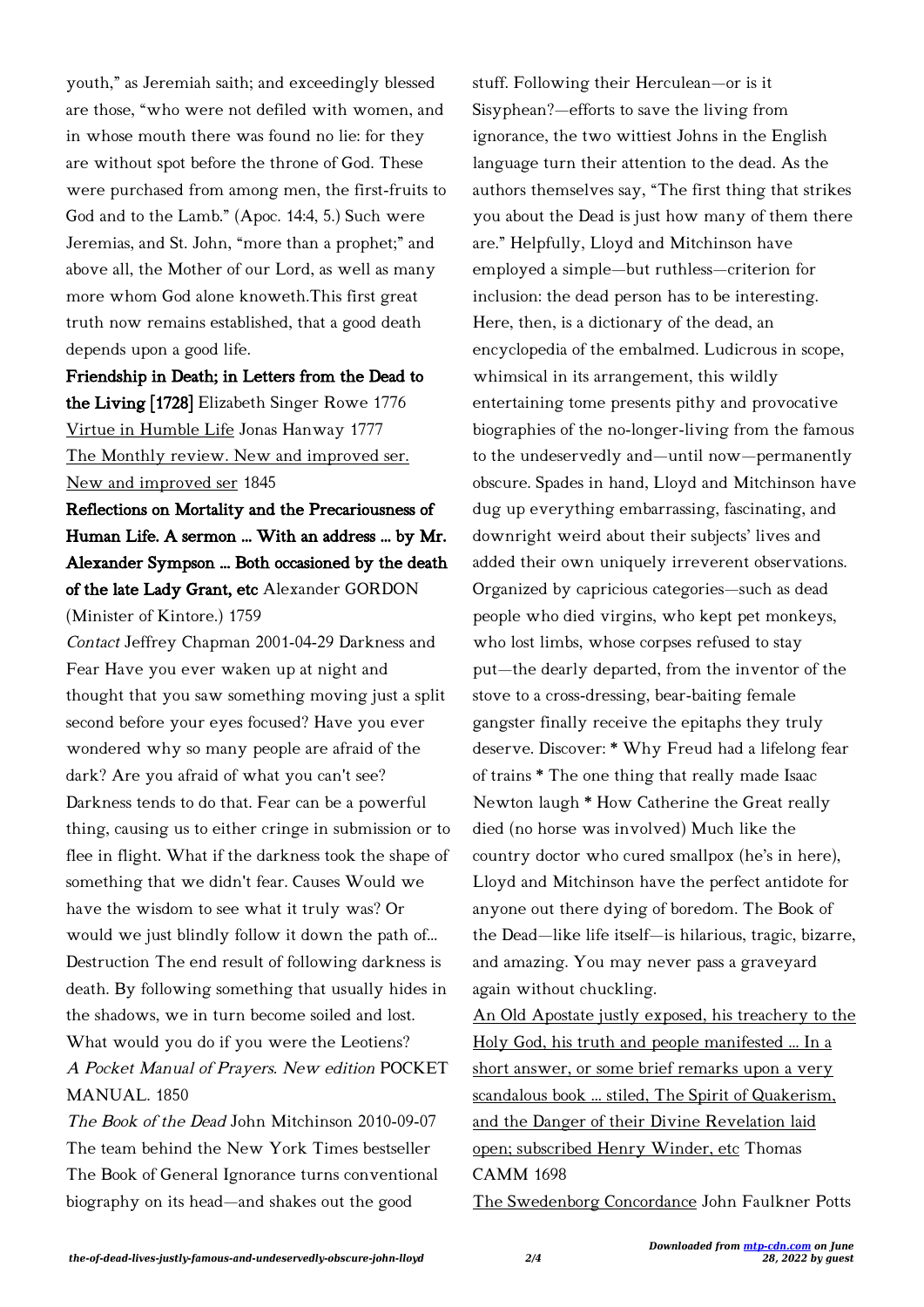#### 1895

Faithful Memoirs of the Life, Amours and Performances, of that Justly Celebrated, and Most Eminent Actress of Her Time, Mrs. Anne Oldfield William Egerton 1731

The Recreative Review, Or Eccentricities of Literature and Life 1822

The Complaint, Or, Night Thoughts, on Life, Death, and Immortality Edward Young 1831

Select Dialogues of Plato Plato 1877

Helps to Composition, Or, Six Hundred Skeletons of Sermons Charles Simeon 1810

## The Arizona Quarterly 2005

A Cry From the Dead James Guthrie 2018-01-21 Excerpt from A Cry From the Dead: Consisting of the Justly Celebrated Mr. James Guthrie's Last Sermon, Preached at Stirling, Before His Martyrdom at Edinburgh, in June, 1661, With His Last Speech on the Scaffold, and Ten Considerations Anent the Decay of Religion, From 1650 to 1660 That the same spirit of God, and of glory, which en abled the worthy author of the following papers to con tend unto death, for the royal prerogatives of his great Master, the only Head, King, and Lawgiver of his church, may, in the perusal of the following testimonies, enterinto the soul of every reader, is the prayer and desire of him who is thine in the work of the gospel of Christ Jesus. About the Publisher Forgotten Books publishes hundreds of thousands of rare and classic books. Find more at www.forgottenbooks.com This book is a reproduction of an important historical work. Forgotten Books uses state-of-the-art technology to digitally reconstruct the work, preserving the original format whilst repairing imperfections present in the aged copy. In rare cases, an imperfection in the original, such as a blemish or missing page, may be replicated in our edition. We do, however, repair the vast majority of imperfections successfully; any imperfections that remain are intentionally left to preserve the state of such historical works.

#### The new handbook of illustration; or, Treasury of

## themes, meditations [&c., signed E.S.P.]. E S. P 1874

The Monthly Review Ralph Griffiths 1845 The Works of the Rev. Joseph Bellamy, Joseph Bellamy 2009-06-01 ""With our American Philosophy and Religion series, Applewood reissues many primary sources published throughout American history. Through these books, scholars, interpreters, students, and non-academics alike can see the thoughts and beliefs of Americans who came before us.""

Millennials and the Mission of God Andrew F. Bush 2017-10-12 As mainstream media cries out that the millennial generation has killed everything from cereal to office jobs, it must also be asked: have millennials killed Christian missions? With the rise of new technologies, social and political movements, and increasing numbers of religious nones, the church as we know it is facing serious turmoil at the hands of this new generation of adults. Here, a millennial and a baby boomer invite the reader into a dialogue about the future of missions and the future of the Western church. From a missiological reading of the Bible to the contemporary debate over Christian social justice and the ethical dilemmas of evangelism, this book plays out the intergenerational tensions within the church, and provides a platform from which to view the present and future of an institution that is so rapidly changing.

The Christian Examiner 1847 Select Dialogues Plato 1889 Memorials of Christian Life in the Early and Middle Ages August Neander 1872 Expository Sermons on the New Testament 1885 The Noble Souldier, Or a Contract Broken, Justly Reveng'd ; A Tragedy Samuel Rowley 1634 Speak Justly of the Dead E. C. R. Lorac 1953 A General Dictionary of Painters ... A new edition, etc. With a supplement Matthew PILKINGTON (Vicar of Donabate, Dublin.) 1840 The lectionary Bible, adapted to the calendar and table of lessons of 1871 1874

The Christian in Life and in Death John Blackmore